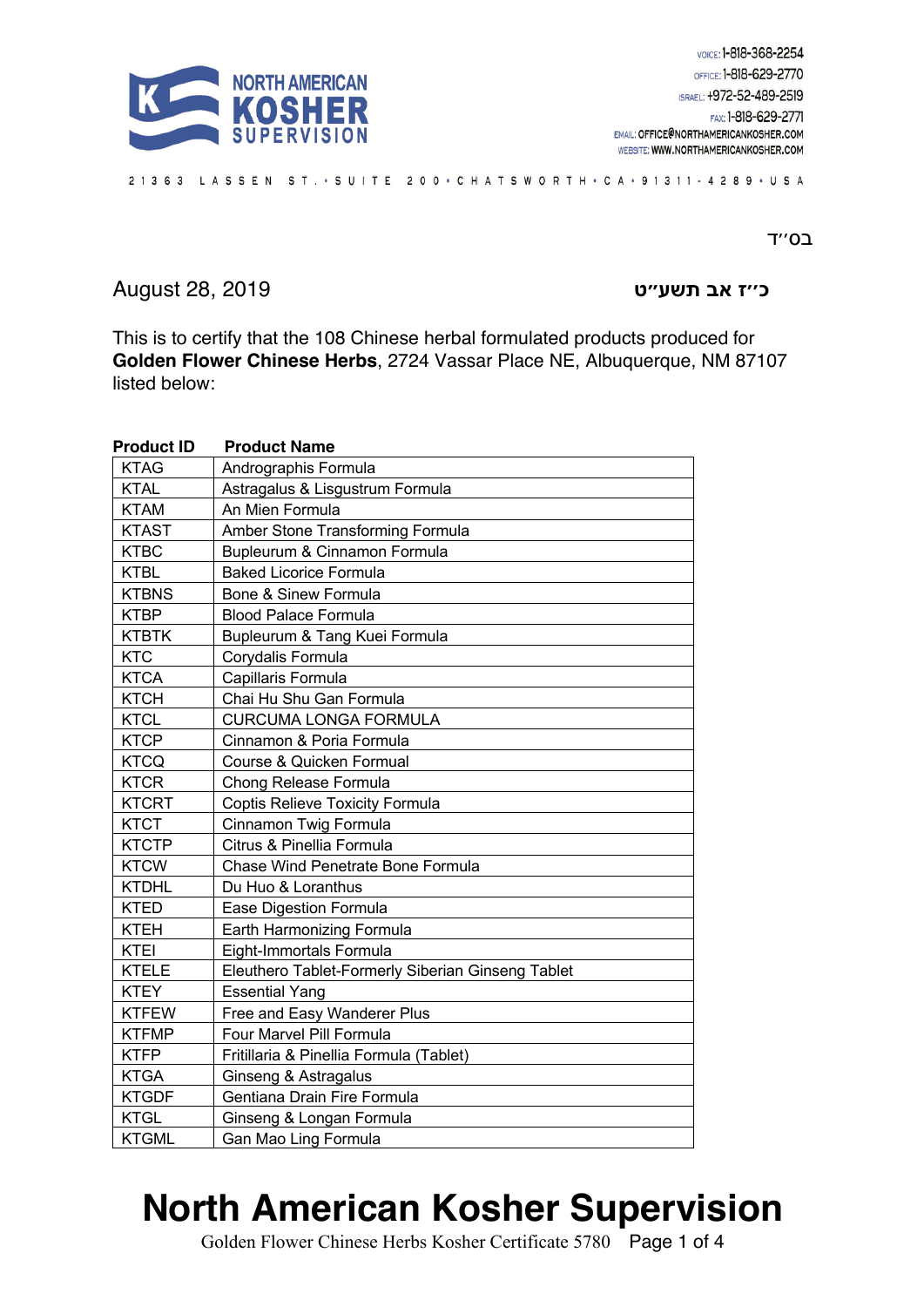

| <b>KTGN</b>  | <b>Ginseng Nourishing Formula</b>                               |
|--------------|-----------------------------------------------------------------|
| <b>KTGT</b>  | <b>General Tonic Formula</b>                                    |
| <b>KTHE</b>  | Heavenly Emperor's Formula                                      |
| <b>KTHF</b>  | Hawthorn & Fennel Formula                                       |
| <b>KTHR</b>  | <b>Head Relief Formula</b>                                      |
| <b>KTHSW</b> | He Shou Wu Formula                                              |
| <b>KTIF</b>  | Intestinal Fungus Formula                                       |
| <b>KTIV</b>  | Immortal Valley Formula                                         |
| <b>KTJB</b>  | Juan Bi Tang                                                    |
| <b>KTJDS</b> | Jade Source Formula                                             |
| <b>KTJNQ</b> | Jing Qi Formula                                                 |
| <b>KTJSX</b> | Jade Screen & Xanthium Formula                                  |
| <b>KTJWS</b> | Jade Windscreen Formula                                         |
| <b>KTJX</b>  | Ji Xue Formula                                                  |
| <b>KTLB</b>  | Luo Bu Ma Formula                                               |
| <b>KTLGB</b> | Lycimachia GB Formula (formerly Desmodium Bupleurum<br>Formula) |
| <b>KTLK</b>  | Linking Formula                                                 |
| <b>KTLPM</b> | Lily Preserve Metal Formula                                     |
| <b>KTLZL</b> | Ling Zhi Lung Formula                                           |
| <b>KTMB</b>  | Minor Bupleurum Formula                                         |
| <b>KTME</b>  | Mobilize Essence Formula                                        |
| <b>KTML</b>  | Mulberry & Lycium Formula                                       |
| <b>KTMM</b>  | Ming Mu Formula                                                 |
| <b>KTNE</b>  | Nourish Essence Formula                                         |
| <b>KTNK</b>  | <b>Neck Formula</b>                                             |
| <b>KTNRC</b> | Nourish Ren & Chong Formula                                     |
| <b>KTP</b>   | Poria 15 Formula                                                |
| <b>KTPA</b>  | Peony & Atractylodes Formula                                    |
| <b>KTPB</b>  | Poria & Bamboo Formula                                          |
| <b>KTPI</b>  | Pulsatilla Intestinal Formula                                   |
| <b>KTPJ</b>  | Pu Ji Formula                                                   |
| <b>KTPM</b>  | Pinellia & Magnolia Formula                                     |
| <b>KTPO</b>  | Poria Five Formula                                              |
| <b>KTPPD</b> | Polyporus & Dianthus Formula                                    |
| <b>KTPRC</b> | Persica & Cistanches Formula                                    |
| <b>KTPRO</b> | Prostate Formula                                                |
| <b>KTPS</b>  | Peaceful Spirit Formula                                         |
| <b>KTPTR</b> | Phlegm-Transforming Formula                                     |
| <b>KTRAB</b> | Rabdosia Prostate Formula                                       |
| <b>KTRCB</b> | Rehmannia Cool Blood Formula                                    |
| <b>KTRES</b> | Restorative Formula (with Dang Shen)                            |
| <b>KTRFS</b> | Restful Sleep Formula                                           |
| <b>KTRHS</b> | Rehmannia & Scrophularia Formula                                |

# **North American Kosher Supervision**

Golden Flower Chinese Herbs Kosher Certificate 5780 Page 2 of 4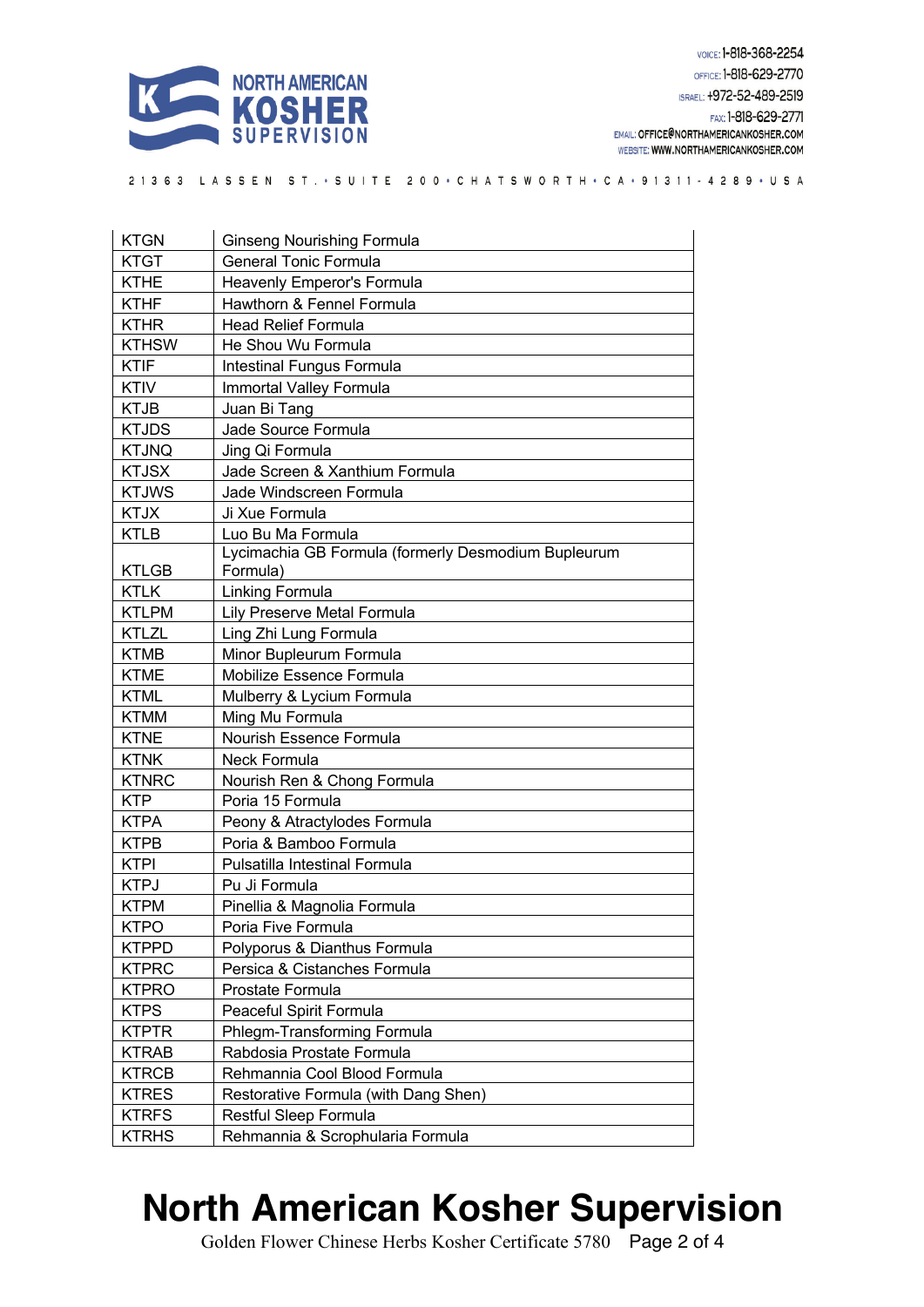

| <b>KTRJ</b>       | Rejuvenation Formula          |
|-------------------|-------------------------------|
| <b>KTRL</b>       | Restore the Lung Formula      |
| <b>KTRM</b>       | Hawthorn Ping Wei Formula     |
| <b>KTRSX</b>      | Rehmannia Six Formula         |
| <b>KTSAT</b>      | Salvia Ten Formula            |
| <b>KTSEQ</b>      | Sea of Qi Formula             |
| <b>KTSHG</b>      | Shu Gan Formula               |
| <b>KTSHM</b>      | Sheng Mai Formula             |
| <b>KTSNQ</b>      | San Qi Formula                |
| <b>KTSP</b>       | Siler & Platycodon Formula    |
| <b>KTSTH</b>      | Stomach Harmonizing Formula   |
| <b>KTSTR</b>      | Stasis-Transforming Formula   |
| <b>KTSVT</b>      | Seven Treasure Formula        |
| <b>KTSXG</b>      | Six Gentlemen Formula         |
| KTTI              | Two Immortals Formula         |
| <b>KTTKP</b>      | Tang Kuei & Peony Formula     |
| <b>KTTKS</b>      | Tang Kuei & Salvia Formula    |
| <b>KTTKT</b>      | Tang Kuei & Tribulus Formula  |
| KTTR1             | Trauma 1 Formula              |
| KTTR <sub>2</sub> | Trauma 2 Formula              |
| <b>KTTT</b>       | Tieh Ta Formula               |
| <b>KTTY</b>       | <b>True Yin Formula</b>       |
| <b>KTVCF</b>      | Viola Clear Fire              |
| <b>KTVT</b>       | <b>Vital Treasure Formula</b> |
| <b>KTWH</b>       | Wu Hua Formula                |
| <b>KTWP</b>       | Women's Precious Formula      |
| <b>KTXAN</b>      | Xanthium Nasal Formula        |
| <b>KTXM</b>       | Xanthium & Magnolia Formula   |
| <b>KTYC</b>       | Yin Chiao Formula             |
| <b>KTYS</b>       | Yuan Support Formula          |
| <b>KTZGL</b>      | Zhong Gan Ling Formula        |
| <b>KTZZ</b>       | Zizyphus Formula              |
| end of list       | end of list                   |

produced at

#### **Biotanico Incorporated**

No.1. Nanke 1st Rd. Xinshi Dist. Tainan City 74147 Taiwan (R.O.C.)

are under our Orthodox Jewish rabbinic supervision and are accordingly kosher and pareve for year round use excluding Passover.

### **North American Kosher Supervision**

Golden Flower Chinese Herbs Kosher Certificate 5780 Page 3 of 4